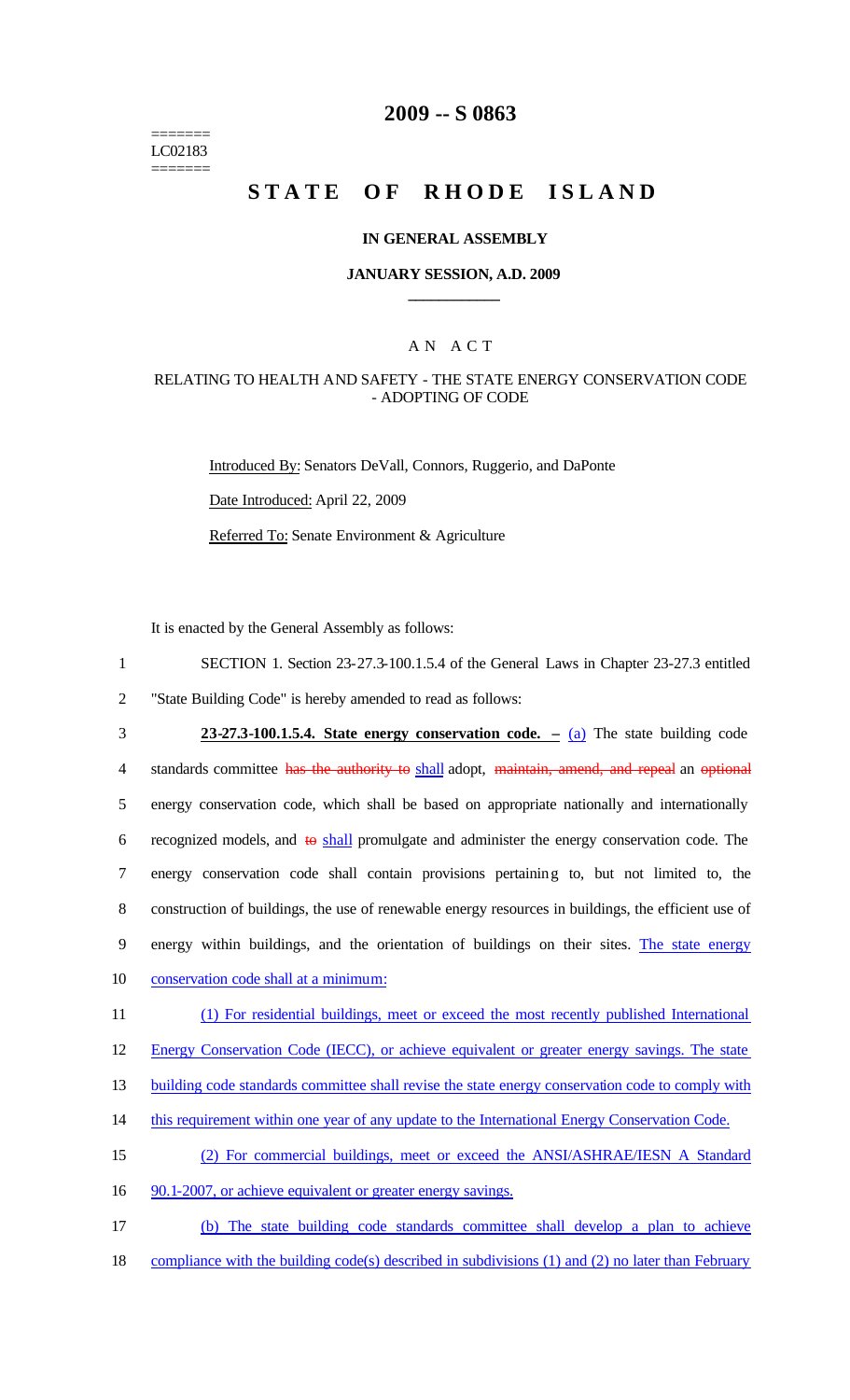- 1 17, 2017 in at least ninety percent (90%) of new and renovated residential and commercial
- building space in the state. Such plan shall include active training and enforcement programs and
- measurement of the rate of compliance each year.
- SECTION 2.

 Severability. If any provision of this section or the application thereof to any person or circumstances is held invalid, such invalidity shall not affect other provisions or applications of this section, which can be given effect without the invalid provision or application, and to this end the provisions of this section are declared to be severable. SECTION 3. This act shall take effect upon passage.

======= LC02183 =======